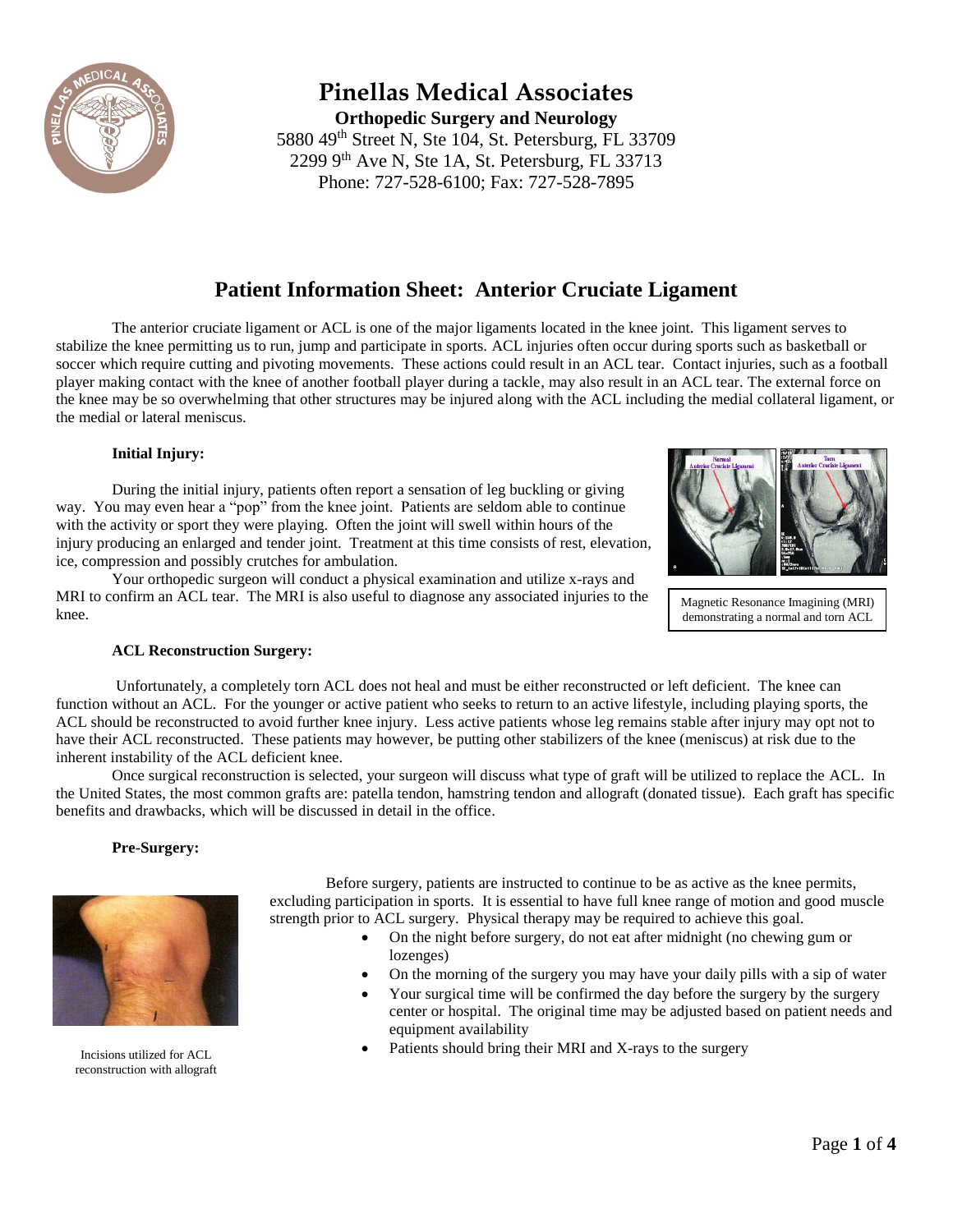### **Surgery:**

The length of the procedure is approximately 90 minutes. This may be longer depending on type of graft used and whether there are other associated injuries such as a meniscal tear. Your nurse will bring you into the pre-op area where you will have an IV placed and meet with your anesthesiologist. General anesthesia is utilized to assure a comfortable surgery. This means that you will be "asleep" and completely unaware of the surgery until you wake up in the recovery area. Most patients will have a small tube placed in their windpipe, formal intubation may not be required. Local blocks are also available to supplement pain control. Your anesthesiologist will discuss this with you prior to surgery. The surgery is conducted with arthroscopic equipment. This means that we will use a small camera and small equipment through little incisions to reconstruct the ACL.

### **Post-Surgery:**

After the surgery is completed, you will awaken in the operating room and be moved to the recovery area. After surgery, most patients generally recover smoothly and have minimal pain due to local pain medication that is used at the completion of the surgery.

- **Bracing:** At the completion of surgery, you will have a brace placed on your leg. The brace should be locked in extension at all times. The exception is that the brace can be removed while using your CPM machine, performing physical therapy, and for personal hygiene matters (showering and bathroom needs). You should sleep with the brace on until seen in your follow-up appointment.
- A pain medication prescription will be provided prior to discharge. You may take the prescribed medication as directed. You should expect to experience minimal to moderate knee discomfort for several days and even weeks following the surgery. Patients often only need prescription narcotics for a few days following surgery, and then can switch to over-the-counter medications such as Tylenol or Ibuprofen.
- Ice bags and elevation should be utilized to decrease swelling and pain. Keep ice on for 15 minutes and off for 45 minutes during the initial postoperative period and following exercises.
- Special cooling devices (called Cryo/Cuffs) are also available for patients to purchase through our office. This can be used in place of the ice bags. See the included information sheets if you would like to purchase one of these cooling devices.
- You should be comfortable walking independently with crutches before leaving the hospital or surgery center. You will be able to put as much weight as tolerated on your knee.
- If the bandage is draining, reinforce it with additional dressings for the first 48 hours. After 48 hours remove the bandage and place Band-Aids over the incision sites. Showering is acceptable at this time. Do not submerge or scrub the knee.
- Rehabilitation starts the day of surgery. Set aside 3-4 times a day for range of motion and an exercise strengthening program. See exercises at end of packet. **Make an appointment to start physical therapy during the first post-operative week**. reconstruction with the use of
- Take one 325 mg (full strength) aspirin daily for 28 days (unless otherwise instructed or allergic) to prevent blood clots.
- Follow up with the office within 2 weeks from the date of surgery.
- Eat a regular diet as tolerated and please drink plenty of fluids.
- You may drive once you establish full control of your extremity (able to perform a straight leg raise, etc.). If your right knee was operated on, this may take several days to achieve.
- Call office for Temperature >102 degrees, excessive swelling, pain or redness around the incision sites.
- Plan at least 2-3 days away from work or school. Utilize this time to decrease swelling and participate in your home exercise program. You may be able to resume work once the pain and swelling resolves (this varies based on job activity).

## **Meniscal Repair:**

If your meniscus was repaired during the surgery, your rehabilitation will be slightly altered.

- 1) Maintain only 15% of your normal weight through you leg and utilize crutches until first post-operative visit
- 2) Brace instructions: Brace must be locked in extension for 4 weeks post-op. ROM exercises can be from 0- 90 degrees.



Post-Op Brace

Allograft



CPM exercise machine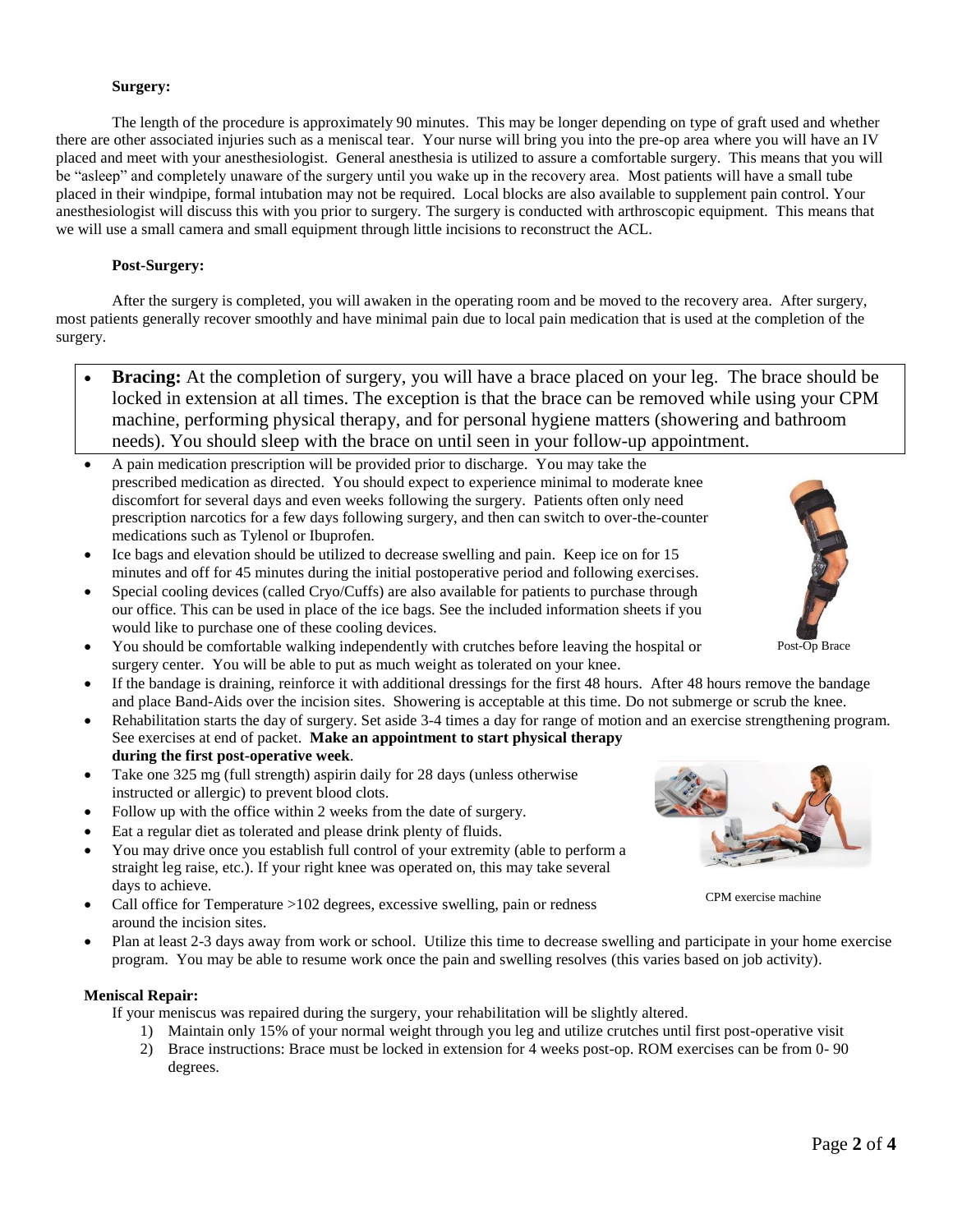## **Post-Op Rehabilitation Protocol – ACL reconstruction**

## *PHASE 1 (WEEKS 0-2):*

**Goals:** Minimize effusion, maintain full terminal knee extension, Flexion to 120°, normalize gait pattern/balance and proprioception abilities.

### **Treatment plan:**

- 3) Utilize camped or CPM and electrical stimulation as directed by company representative and physical therapist.
- 4) Swelling control with ice and compression wrap
- 5) Maintain full knee extension
- 6) Initiate quadriceps and hamstring muscle activation and general leg control
	- Quad setting, SLR, heel slides, isometric hamstring/quadriceps contraction
	- **Ankle pumps**
- 7) WBAT (weight bearing as tolerated) with crutches

### *PHASE 2 (WEEKS 2-4):*

**Goals:** Full knee ROM in extension and flexion, progress quadriceps/hamstring strengthening, good patella mobility, independent mobility

### **Treatment plan**:

- 1) Continue with swelling control
- 2) Full knee ROM (half to full revolution on exercise bike)
- 3) CKC program
- 4) Balance and Proprioception
- 5) Independent ambulation

### *PHASE 3 (WEEKS 4-12):*

**Goals:** Full lower extremity strengthening/conditioning program, Agility and Plyometric drills, Full activity in gym **Treatment plan:**

- 1) Progress CKC strengthening lunges/ reverse lunges/ single leg squats
- 2) Full ROM Full revolution on bike
- 3) Progress dynamic balance training

## *PHASE 4 (MONTHS 3-6):*

**Goals**: Agility and Plyometric drills, Sports specific training,

**Treatment Plan:** 

- 1) Progress lower extremity strengthening and control
- 2) Plyometric drills including lateral movements, quadrant exercise
- 3) Sports specific strengthening and conditioning
- 4) Treadmill/bike light jogging
- 5) Transition to self directed exercise program

## *PHASE 5 (MONTHS 6 - ):*

**Goals:** Continue with home exercise program to maintain strength of lower extremity. Return to sports of choice and independent gym activity.

## **Treatment Plan:**

- 1) Progress plyometric and agility training
- 2) Progress sport specific training
- 3) Fit for functional stability knee brace as needed